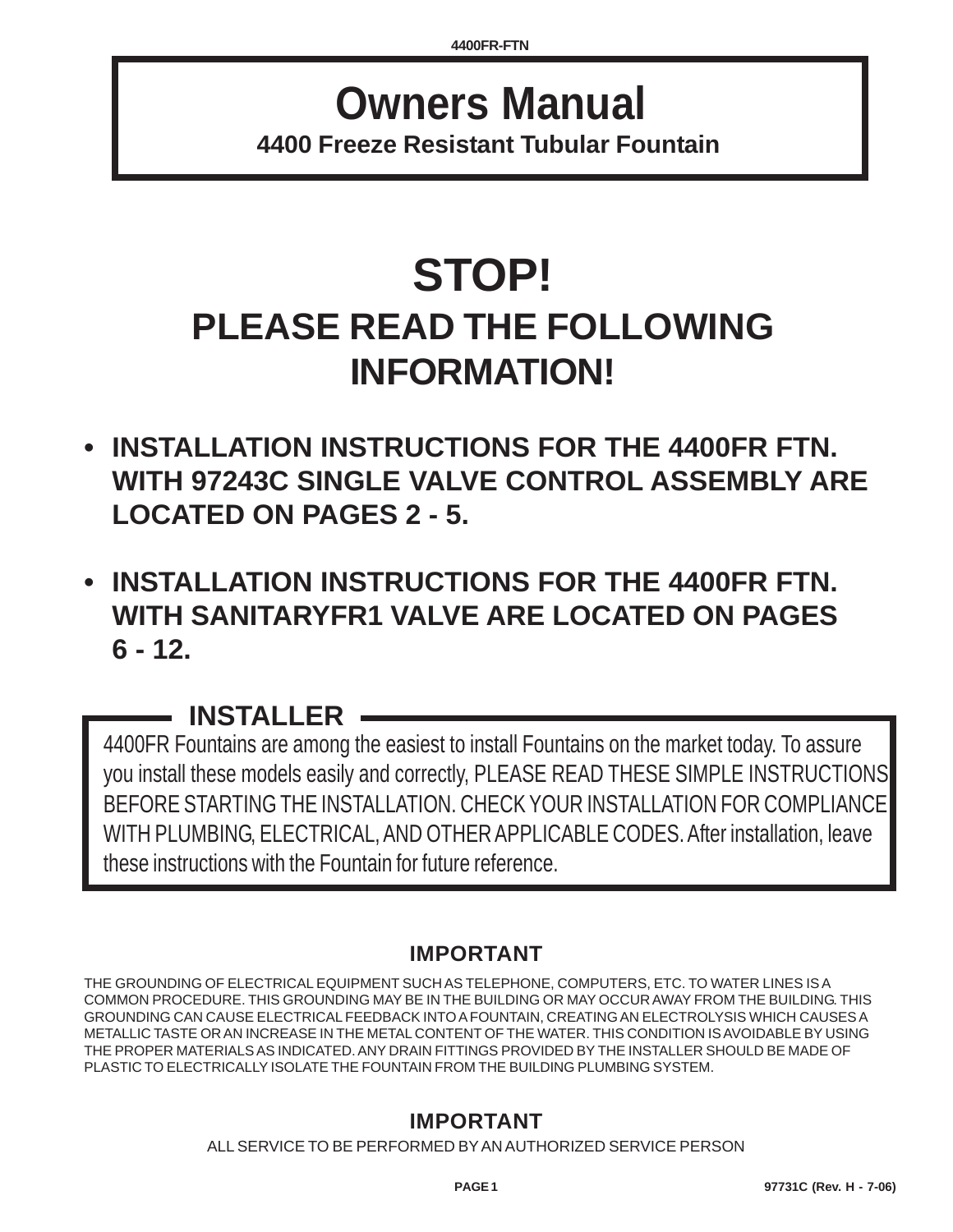**4400FR-FTN**

## **Owners Manual 4400 Freeze Resistant Tubular Fountain with 97243C Single Valve Control Assembly**



## **IMPORTANT! INSTALLER PLEASE NOTE**

**Do not pull up on lines coming out of the PVC column. This raises the water valve above the frost line with disastrous results.**

### **General Installation Tips**

- 1. Be sure to flush water supply line before you connect it to the inlet fitting on Freeze Resistant Valve System.
- 2. There are two drain lines required for this unit. One for the drinking fountain basin drain and one for the valve/water supply line system. The bowl drain is the 3/4" PVC fitting at the bottom of the 6" PVC tube and the valve drains through the small holes in the PVC cap. Provide ample drainage for these two items. It's always better to have too much then not enough.
- 3. The column (6" PVC tube) must remain vertical. Be sure it remains vertical when backfilling the excavating trench.
- 4. When the concrete pad, for mounting the fountain, is poured, be sure to allow adequate space around the top of the column so that the flexible cap may be removed for servicing the valve.
- 5. We recommend that the top of the column be flush or slightly above the top height of the concrete pad.
- 6. You should test the unit before you backfill. Simply blow on the clear, small diameter tubing. A steady stream should flow from the braided tubing line. When air pressure is removed from the clear tubing the water stream should stop.
- 7. Once you have tested the valve, backfilled the hole and poured the concrete mounting pad you are ready to set the fountain. After bolting the fountain in place connect the air control valve tubing, supply water tubing and drain lines. The water supply line must have a straight run from the basin bubbler down to the control valve. If a straight run is not maintained water will become trapped and freeze leaving the unit inoperable. Test the fountain again. If it fails to work, the air control line may be kinked or connected improperly. Be sure to keep water out of the air control line.
- 8. These products are designed to operate on 20 psig to 105 psig supply line pressure. If inlet pressure above 105 psig, a pressure regulator must be installed in the supply line. Any damage caused by reason of connecting this product to supply line pressure lower than 20 psig or higher than 105 psig is not covered by warranty.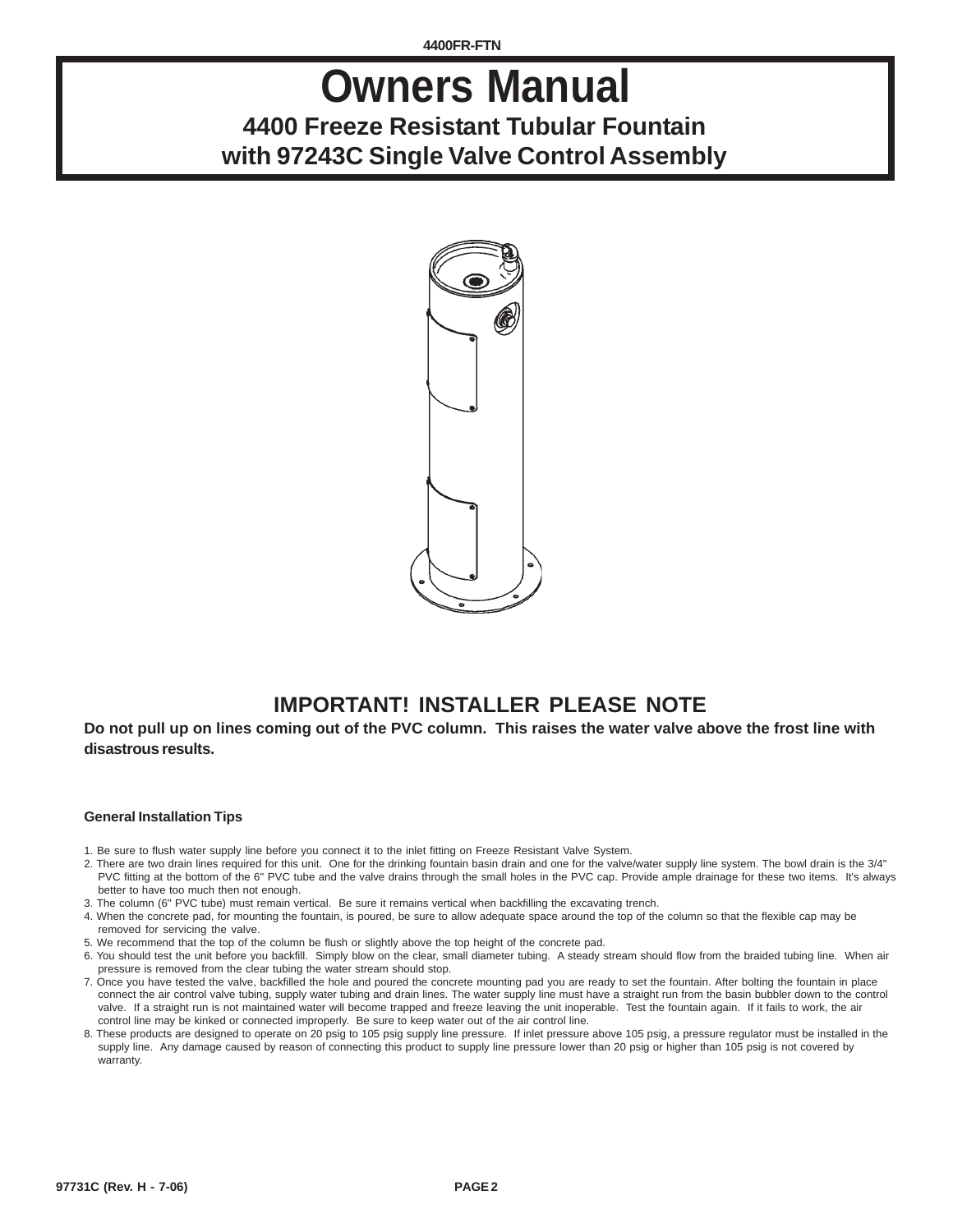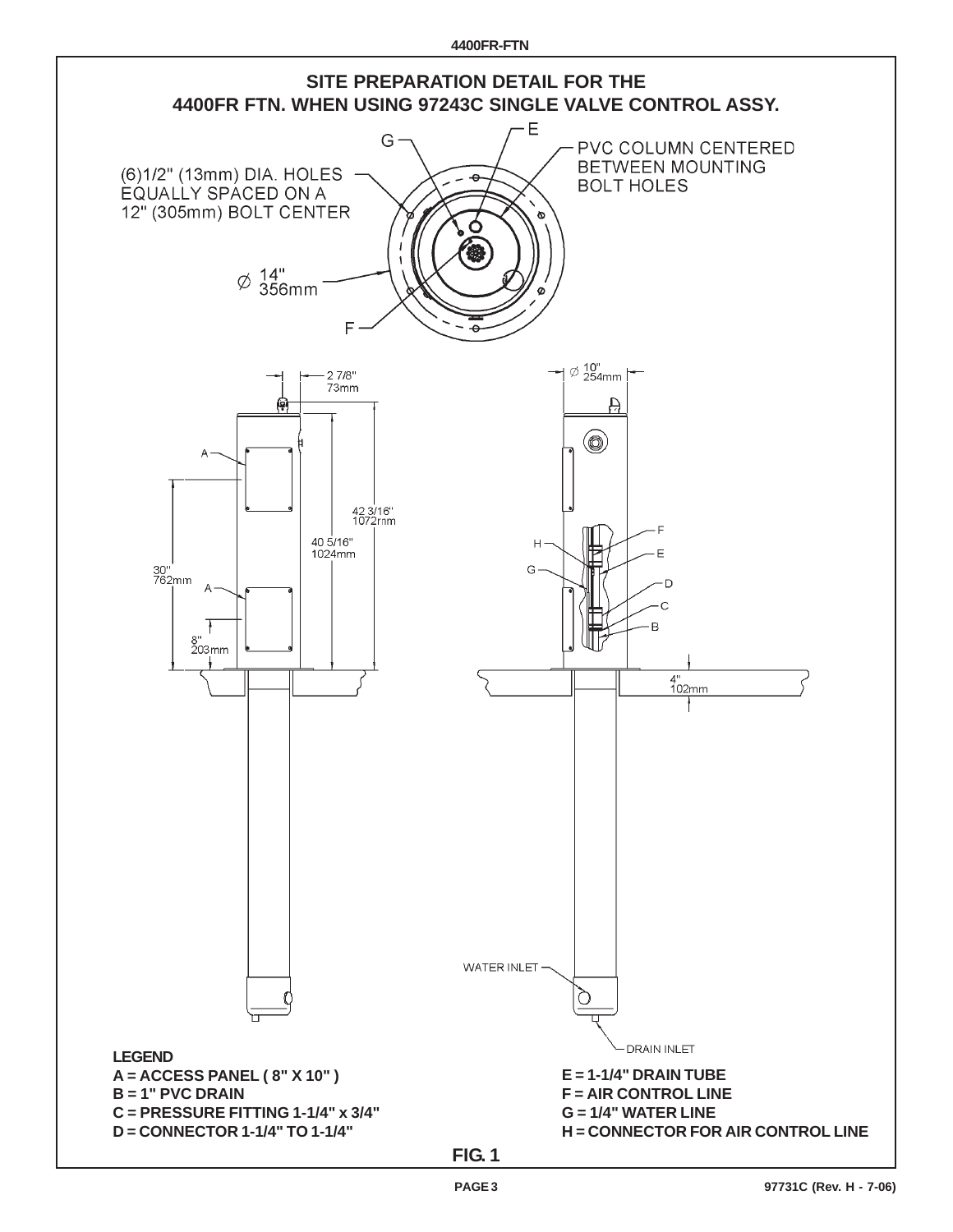### **INSTALLATION INSTRUCTIONS FOR INSTALLING 97243C SINGLE VALVE CONTROL ASSY.**

- 1. Prepare trench for water supply and waste drain lines (if required by local codes). The hole should be deep enough to accommodate the PVC column and 5 cubic feet of porous fill (large broken rock). Additional porous fill may be required due to local ground conditions. (See Site Preparation Detail below).
- 2. Lay drain lines and water supply lines. Provide service shut off valve for maintenance. Flush the water supply line before attaching to the shut off valve. 3. Set PVC column in excavating pit. Connect the water supply line to the inlet on the PVC column. Remove valve assembly from the PVC column by carefully pulling up on the connecting tubing. Pressure test the valve assembly for leaks. Check operation of the water valve by blowing on the small clear diameter tubing. A steady stream of water should flow from the braided tubing. After releasing air pressure from the small clear tubing the water stream should stop.
- 4. Replace the water valve into the PVC column. Make sure the supply hose coils into the bottom of the PVC column without any kinks. Cap the PVC column, protect the ends of the connecting tubes and backfill the trench. Keep the PVC column vertical at all times.
- 5. Form the concrete mounting pad and locate the fountain anchor bolts in the proper position. (Refer to Rough-in for correct location of anchor bolts.) Pour concrete and finish. Be sure to keep concrete away from the top of the PVC column to allow removal of PVC cap to allow for future service. Let concrete set 24 hours minimum before mounting fountain.
- 6. Double check that the water valve is positioned fully at the bottom of the PVC column. Install insulation into the PVC column and push down onto the top of the water valve.
- 7. Mount the fountain onto the anchor bolts. Level and shim fountain as required.
- 8. Connect the drain line, water line and air control lines. Excess lengths should be trimmed from the tubing. The water supply line must be positioned for positive drain back out of the fountain and down through the water valve. **Any water allowed to be trapped above the frost line will freeze leaving the unit inoperable.** Do not pull up on the connection lines as this could raise the valve above the frost line.
- 9. Check for proper operation by using fountain push button. If the valve does not work properly, check for leaks or kinks in the air control line.
- 10. After insuring proper operation reassemble fountain. Installation of your fountain is now complete.



## **TROUBLE SHOOTING**

**Insufficient Bubbler Flow:** Check that the shut-off valve is wide open. Verify minimum 20 PSI supply pressure. Clean inlet strainer screen located in the valve body. Clean rubber orifice in flow control located below frost line in bushing between barb fitting and valve.

**No Flow:** Check for leaks in the air tubing going from the push button to the valve. Make sure the air tubing compression nut is hand tight. Disconnect air tube from push button. Place finger over air outlet. Push button to test diaphragm. Tighten diaphragm cap screws. Replace diaphragm if necessary.

#### **Continued Insufficient or Varied Height of Bubbler Flow:**

- **•** Replace flow control.
- Check for kinks in the tubing.

• Remove the PVC cap from the PVC column. Remove the valve assembly from the PVC column by carefully pulling up on the connecting tubing. Pressure test the valve assembly for leaks. Check stream height from the bubbler. Stream height is factory set at 35 PSI. If supply pressure varies greatly from this, adjust the screw on the regulator (Item 19, Page 5, Stream Height Adjustment Detail). Clockwise adjustment will raise stream and counter-clockwise adjustment will lower stream. For best adjustment stream height should be approx. 1-1/2" (38mm) above the bubbler guard. Replace the valve into the PVC column. Make sure the supply hose coils into the bottom of the PVC column without any kinks and double check that the valve is positioned fully at the bottom of the PVC column. Cap the PVC column.

**Continuous Bubbler Flow:** Insure that push button is not obstructed and springs back to normal position. Remove four screws which secure plastic diaphragm block to valve body. Pull plastic and rubber diaphragm assembly out of valve body. Locate tiny hole in rubber diaphragm just under lip of plastic part. Clean debris from this hole. Inspect valve seat for grooves. If valve seat was OK and diaphragm hole is free from debris, inspect rubber button located at center of floating steel disc in valve diaphragm block assembly. If button is worn, turn disc over or replace it. If diaphragm and seats are in good condition, stretch spring slightly. Spring is located behind floating stainless steel plate. Insure that air bleed port on valve plastic block assembly is not plugged.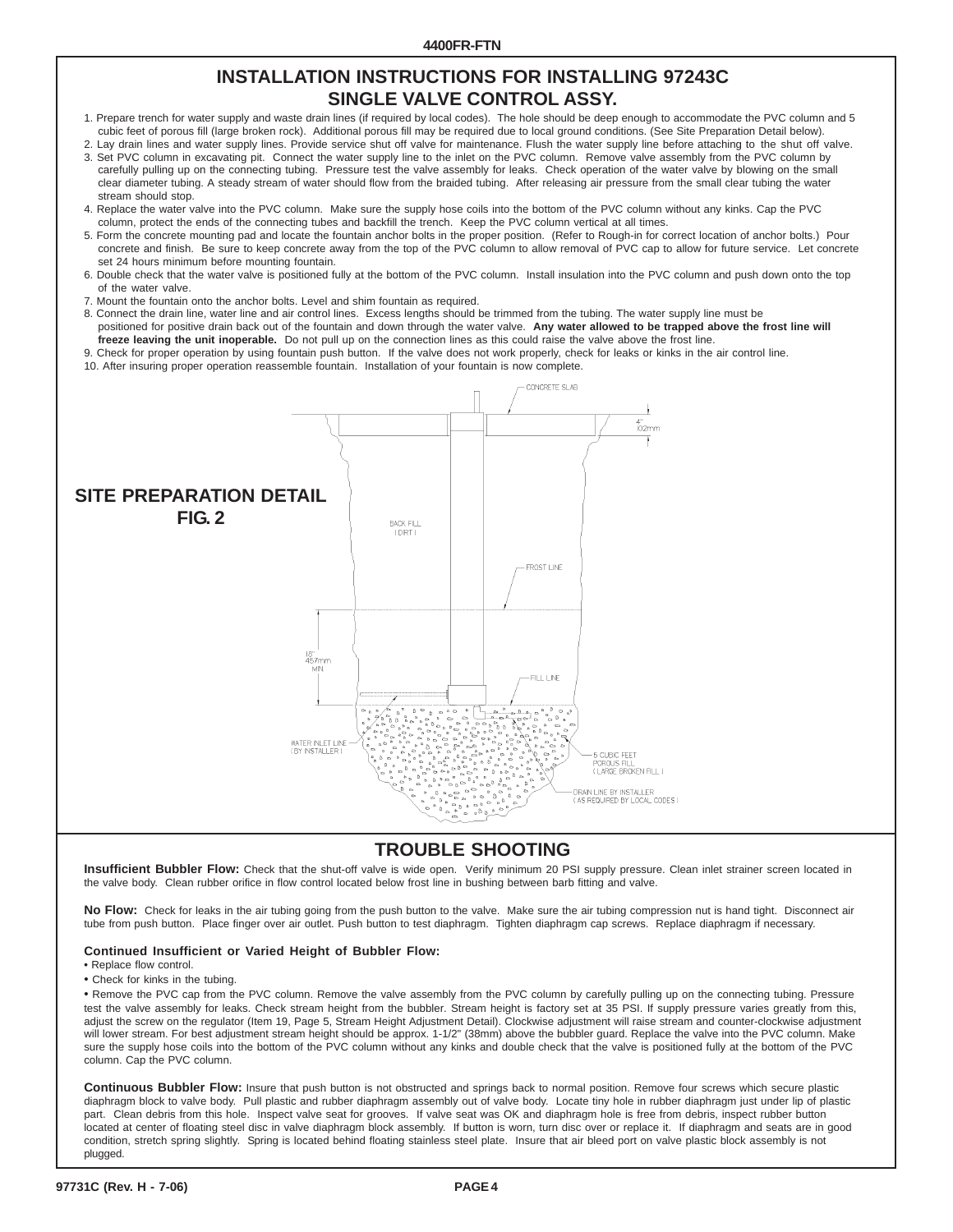## **The following items are included with the 4400FR Fountain**

| PARTS LIST     |              |                                                  |
|----------------|--------------|--------------------------------------------------|
| <b>ITEMNO.</b> | PART NO.     | <b>DESCRIPTION</b>                               |
| $\mathbf{1}$   | 100147140560 | Drain Gasket                                     |
| $\overline{2}$ | 75589C       | Gasket                                           |
| 3              | 101449542550 | Clamp - Hose                                     |
| 4              | 101570540560 | Drain Gasket                                     |
| 5              | 15009C       | Nipple Assy. - Bubbler                           |
| 6              | 15014C       | <b>Retaining Nut</b>                             |
| $\overline{7}$ | 40045C       | Hex Nut 1-5/16"                                  |
| 8              | 98118C       | <b>Bubbler Assembly</b>                          |
| 9              | 45403C       | Push Button Actuator                             |
| 10             | 75588C       | Slip Joint Nut 1-1/4"                            |
| 11             | 45464C       | Drain Plug 1-1/2"                                |
| 12             | 45822C       | Fountain Body                                    |
| 13             | 45832C       | <b>Access Panel</b>                              |
| 14             | 45663C       | Push Button Sleeve                               |
| 15             | 50986C       | Regulator Holder                                 |
| 16             | 55913C       | Drain Adapter                                    |
| 17             | 55960C       | Pressure Fitting 1-1/4" To 3/4"                  |
| 18             | 56082C       | Regulator Nut                                    |
| 19             | 61313C       | Regulator                                        |
| 20             | 66346C       | Drain Tube                                       |
| 21             | 66461C       | Fitting 1-1/4" x 1-1/4"                          |
| 22             | 66719C       | <b>Tube Assembly</b>                             |
| 23             | 28467C       | <b>Basin</b>                                     |
| 24             | 75535C       | Pinned Torx Screw 1/4-20 x .75"                  |
| 25             | 100322740560 | Washer                                           |
| 26             | 75565C       | Fitting - Double Male Connector                  |
| 27             | 97243C       | Single Control Valve System Complete             |
| *28            | 45787C       | Single Control Valve Assy.                       |
| 29             | 45788C       | Rainbird Check Valve                             |
| 30             | 45789C       | Acorn Valve Assy.                                |
| 31             | 45790C       | <b>Flow Control Fitting</b>                      |
| <b>NS</b>      | 75521C       | Bit - Pinned Torx T-27                           |
| <b>NS</b>      | 75596C       | Paint Touch-up (Pen)                             |
| <b>NS</b>      | 56092C       | Poly Tubing - 1/4" (Cut To Length) - To Bubbler  |
| <b>NS</b>      | 56123C       | Poly Tubing - 1/8" (Cut To Length) - To Actuator |
| <b>NS</b>      | 28703C       | Nameplate Insert                                 |

**\* Includes items 29, 30, 31**

#### **Touch-up Paint**

For minor scratches a Touch-up Paint Stick is available. For repairing large defects, off-theshelf aerosol paint from your local hardware store can be used. Listed are two suggested

brandnames.<br>• Brandname: X-O

• Brandname: X-O • Brandname: Ace Hardware Rust Stop / Machine & Implement International Green





**FOR PARTS CONTACT YOUR LOCAL DISTRIBUTOR OR CALL 1.800.323.0620**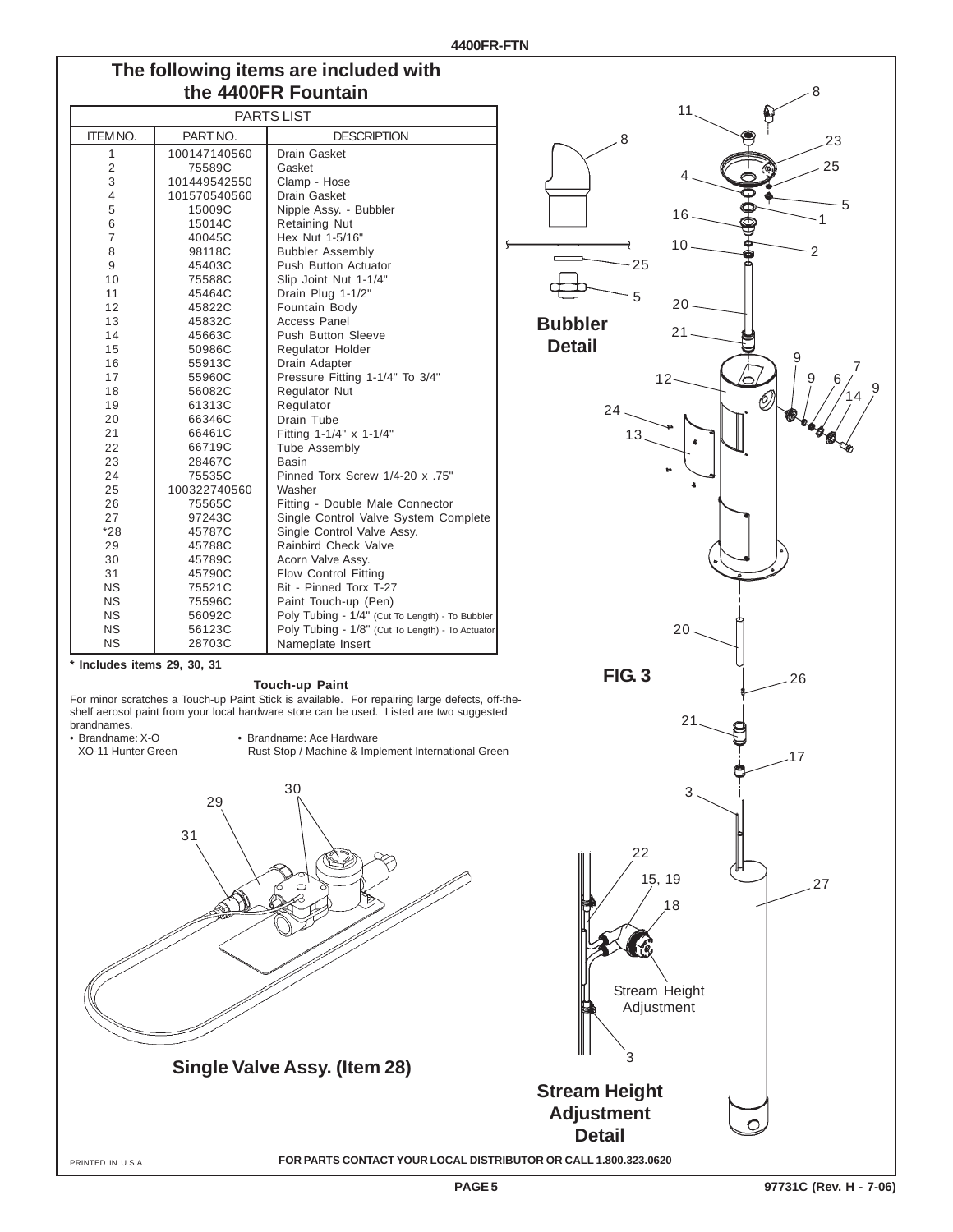**4400FR-FTN**

## **Owners Manual 4400 Freeze Resistant Tubular Fountain with SanitaryFR1 Valve**



## **IMPORTANT! INSTALLER PLEASE NOTE**

### **Tubing must be cut to the right length. Do not coil any excess tubing or it will cause valve to malfunction.**

### **General Installation Tips**

- 1. Prepare trench for water supply and waste drain lines. The hole should be deep enough to accommodate the PVC column. Additional porous fill and drain pipe may be required due to local ground conditions. Cut the PVC column to fit desired bury depth. Set PVC column in excavating pit.
- 2. Lay drain lines and water supply lines. Provide service shut off valve for maintenance. Flush the water supply line before attaching to the shut off valve.

#### **Other Notes:**

- The details on the attached pages show a suggested installation method. Depending on the climate and environmental conditions the suggested installation may be modified.
- Overall for the freeze resistant to function properly the valve must be installed in a non-freezing area.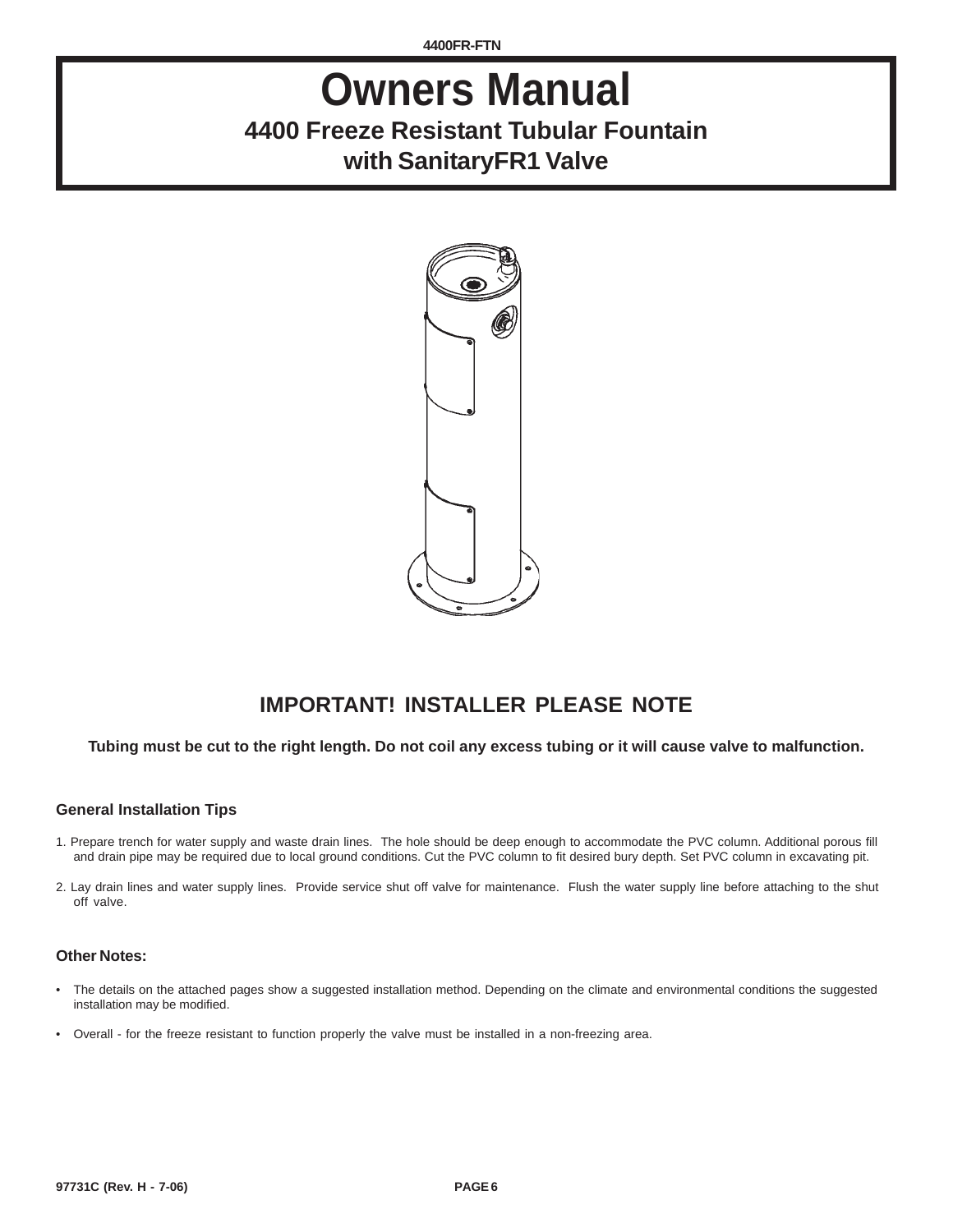**4400FR-FTN**

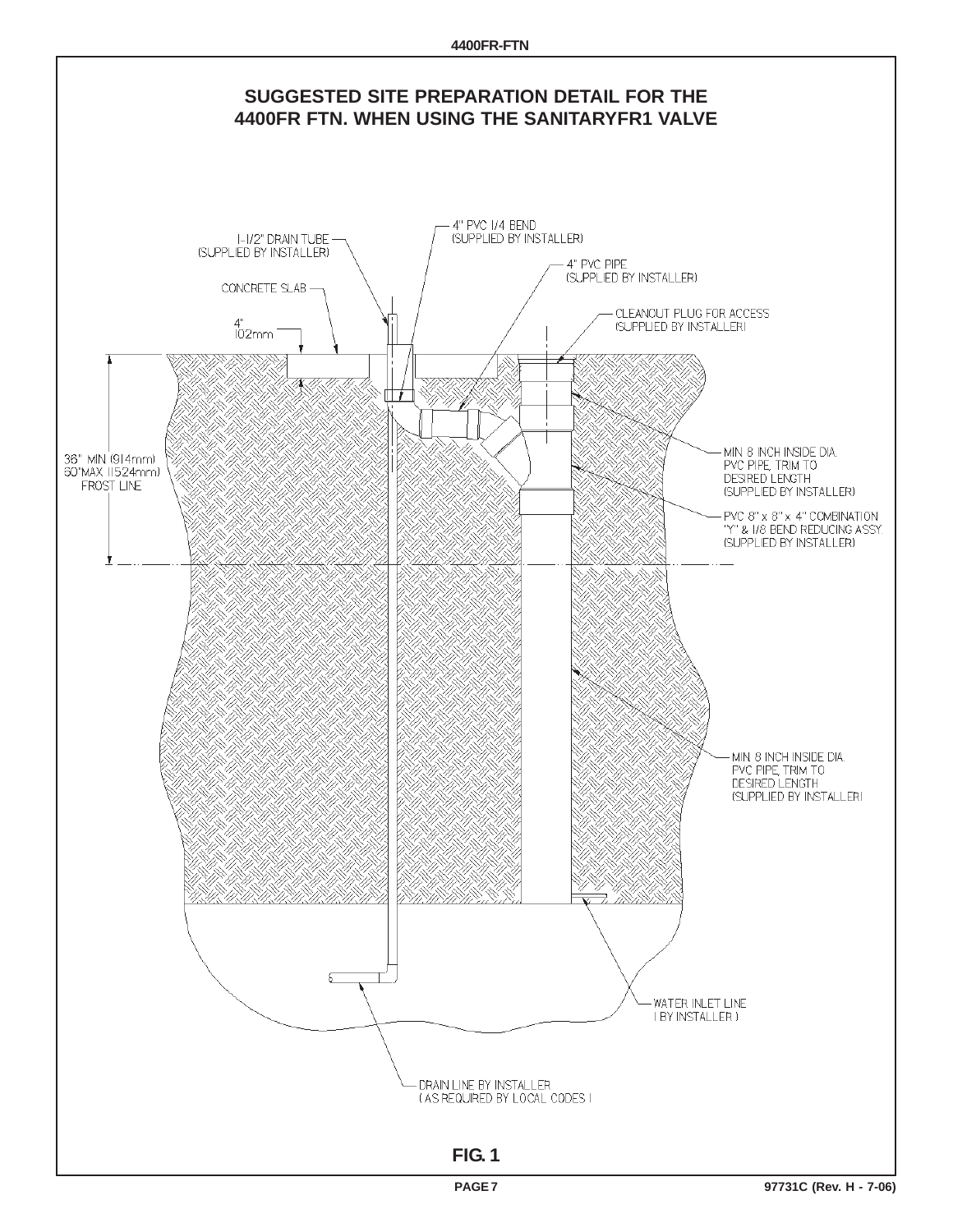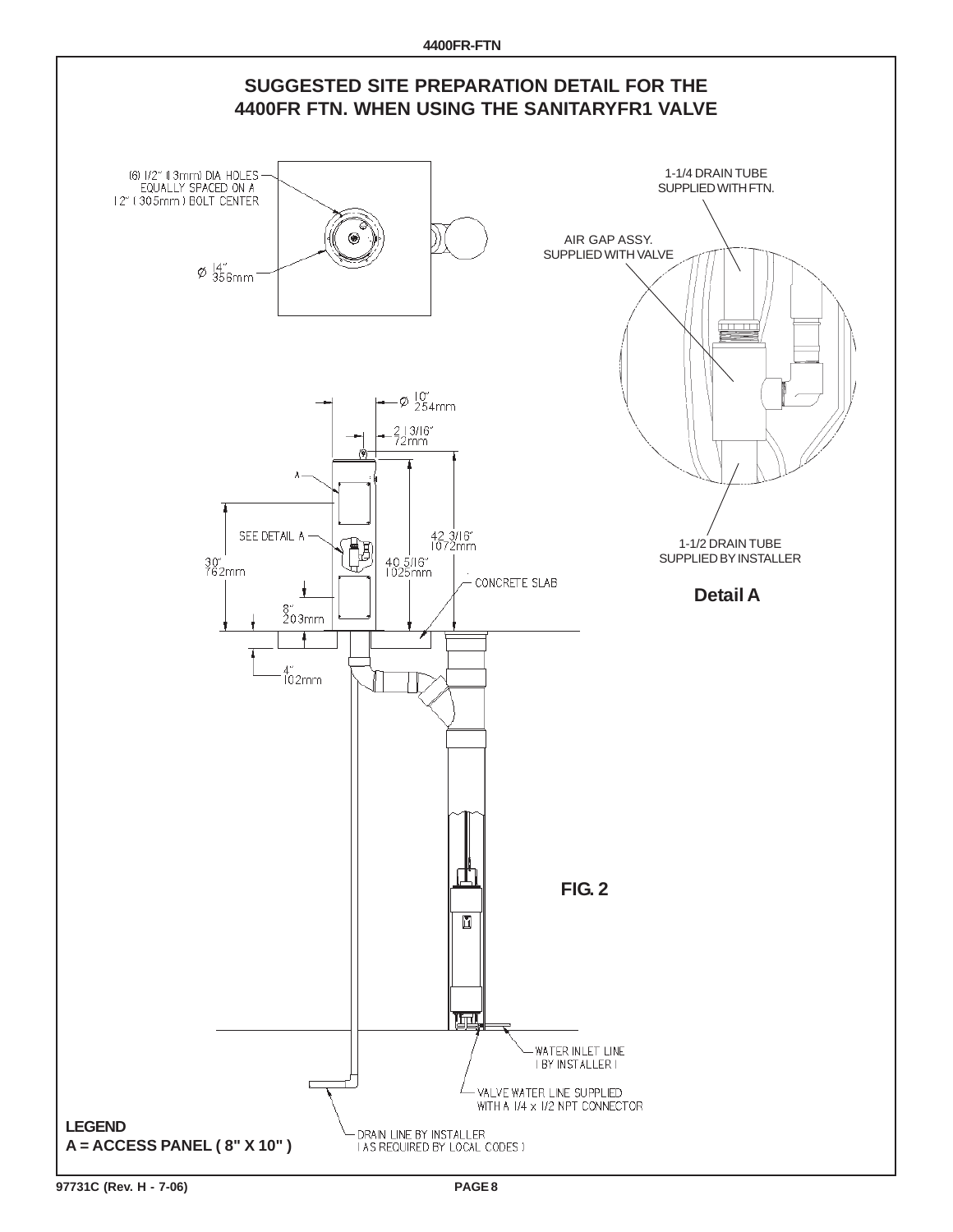

### **INSTRUCTIONS FOR CONNECTING TUBES FROM VALVE TO FOUNTAIN**

- Step 1 Insert the 1/8" O.D. tube (Label A) into the connector (provided with fountain). Insert the 1/8" O.D. tube coming from the fountain push button actuator into the connector. Trim any excess length.
- Step 2 Secure the 1/8" O.D. tube (Label C) to the waste line assembly. This line is a vent line and should be open to the air.
- Step 3 Insert the 1/4" O.D. tube (Label E) into the 1/4" union (provided with valve assembly). Insert the 1/4" O.D. water line coming from the fountain into union. Trim any excess length.
- Step 4 Insert the 1/4" O.D. tube (Label G) into the air gap assembly.
- Step 5 Secure the 1/4" O.D. tube (Label H) to the waste line assembly. This line is a vent line and should be open to the air.

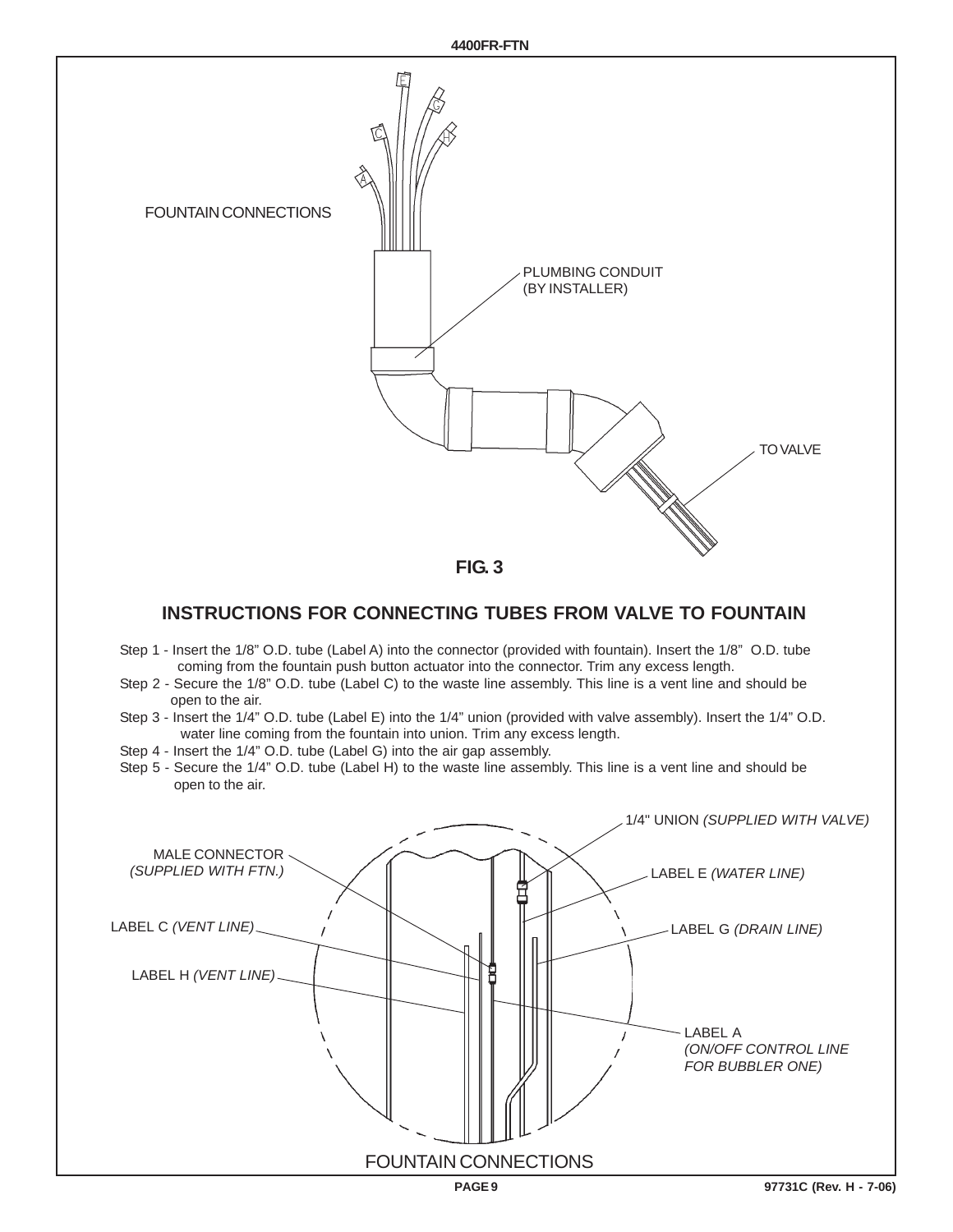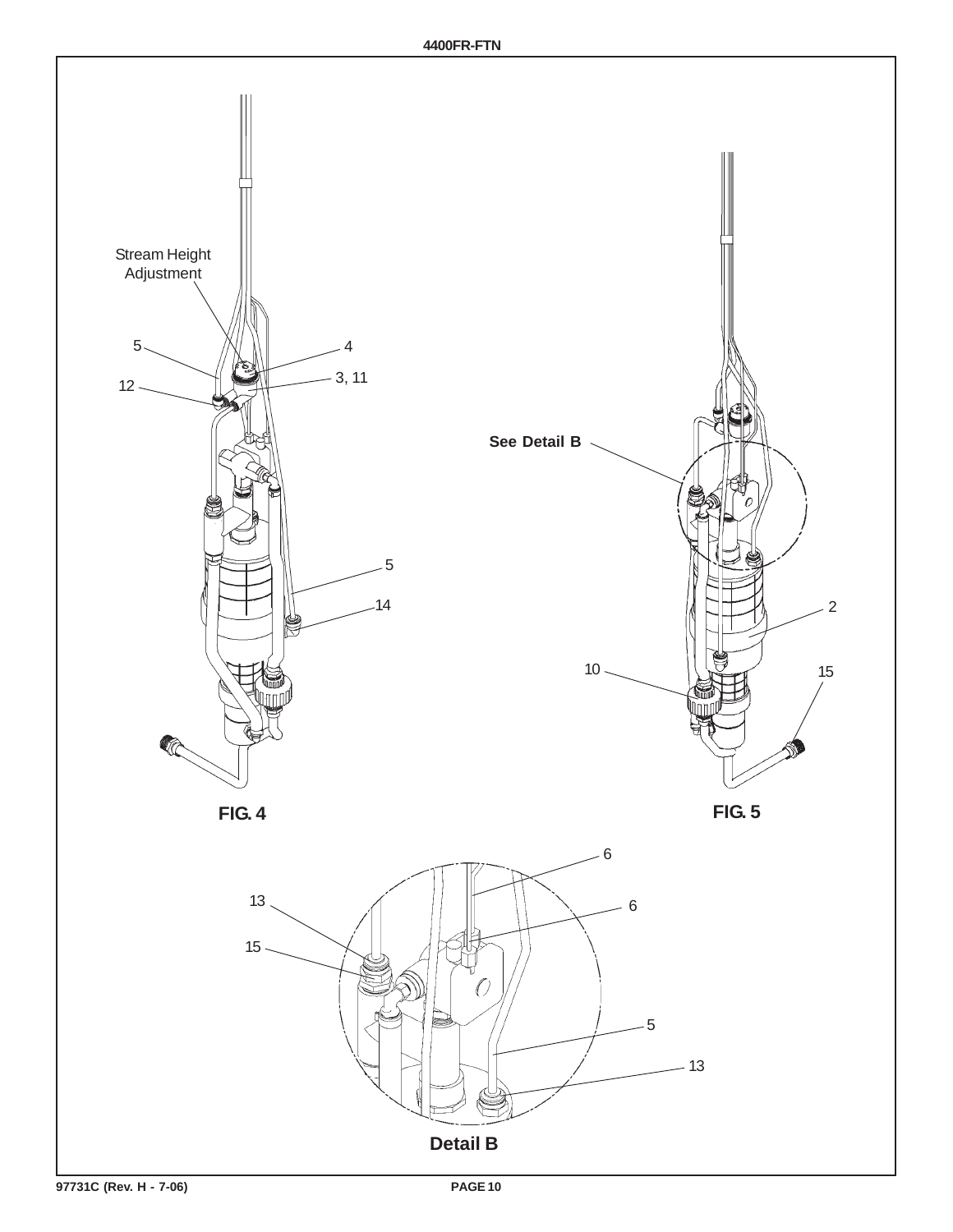## **The Following Items are included with the SanitaryFR1 Valve**

|                | <b>PARTS LIST</b> |                                                  |  |
|----------------|-------------------|--------------------------------------------------|--|
| ITEM NO.       | PARTNO.           | <b>DESCRIPTION</b>                               |  |
| 1              | 110175443890      | Hex Nut - 3/8-16                                 |  |
| 2              | 45806C            | Single Valve                                     |  |
| 3              | 50986C            | <b>Regulator Holder</b>                          |  |
| $\overline{4}$ | 56082C            | <b>Regulator Nut</b>                             |  |
| 5              | 56092C            | Poly Tubing - 1/4" (Cut To Length) - To Bubbler  |  |
| 6              | 56123C            | Poly Tubing - 1/8" (Cut To Length) - To Actuator |  |
| $\overline{7}$ | 56185C            | Canister                                         |  |
| 8              | 56186C            | Trap - Adaptor 1-1/2 x 1-1/4                     |  |
| 9              | 56203C            | Air Gap Assy.                                    |  |
| 10             | 56235C            | Fitting - 1/2" Union w/Strainer                  |  |
| 11             | 61313C            | Regulator                                        |  |
| 12             | 70817C            | Fitting - Elbow 1/4 Stem x 1/4 Tube              |  |
| 13             | 70828C            | Fitting - Connector 1/4 x 1/4 NPTF               |  |
| 14             | 75639C            | Fitting - Elbow 1/4 x 1/4 NPTF                   |  |
| 15             | 75642C            | Fitting - Adaptor 1/4 NPT x 1/2 NPT              |  |
| 16             | 75652C            | U-Bolt                                           |  |
| 17             | 75653C            | Nylon Strap - 6 ft.                              |  |
| ΝS             | 70683C            | Fitting - Union 1/4                              |  |



**FIG. 6**